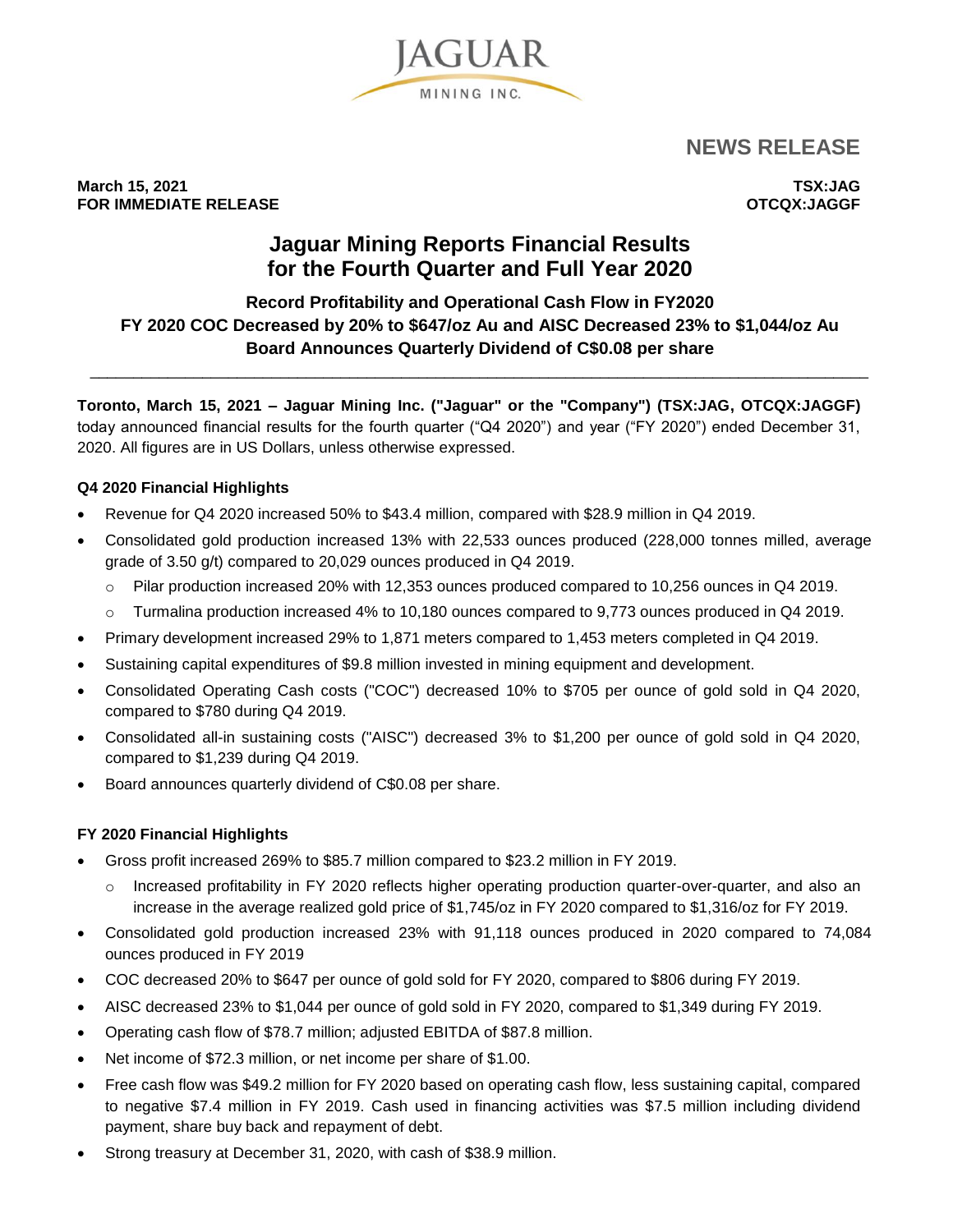Vern Baker, President and CEO of Jaguar Mining stated, "In an exceptionally challenging year impacted by Covid-19, our positive operating and financial results came from a combination of strong shareholder support, determined effort of our workforce, and favorable gold price and exchange rate environment. Our efforts to reach a sustainable level of 100,000 ounces per annum was slightly impacted by the pandemic in the fourth quarter of 2020, but the resilience of our team and contingency planning still enabled us to end the year in the top half of our annual production guidance and at the low end of our annual AISC guidance.

Vern added, "We begin 2021 with a strong financial position and a resilient workforce. Covid-19 remains our key risk in reaching our 100,000 ounce per annum target. Unfortunately, year to date, the number of incidents and deaths in Brazil have reached new pandemic heights. As a result, we have been experiencing the highest number of cases occurring in our workforce. We continue to execute our contingency operating plans and are hopeful with the rapidly increasing numbers of vaccinations in Brazil, the worst of the pandemic will be behind the World, Brazil and our Company in the coming months. I remain steadfast in my belief that a sustainable production level of 100,000 ounces is achievable, along with a tremendous opportunity to invest in the organic growth of our existing infrastructure and exploration properties.

## **Q4 2020 Quarterly Dividend**

- The Company is also pleased to announce that its Board of Directors has declared a cash dividend of C\$0.08 per common share of the Company, to be paid on March 30, 2021 to shareholders of record as of the close of business on March 22, 2021. This is the same amount as paid in the previous two quarters. The dividend qualifies as an eligible dividend for Canadian income tax purposes.
- The Board of Directors intends to review, among other things, the Company's budget, cash flow forecast and existing market conditions on a quarterly basis in order to determine whether any additional dividends will be declared on Shares for subsequent quarters.

#### **Cash Position and Use of Funds**

- Strong treasury as of December 31, 2020, with cash of \$38.9 million in line with \$39 million on September 30, 2020. Bank debt of \$0.8 million was also paid down and \$2.3 million of common shares were bought back through the Normal Course Issuer Bid. The Company also paid a dividend of \$4.5 million during Q4 2020.
- As at December 31, 2020, working capital was \$29.2 million, compared to \$9.4 million as at December 31, 2019, which includes \$3.1 million in loans from Brazilian banks.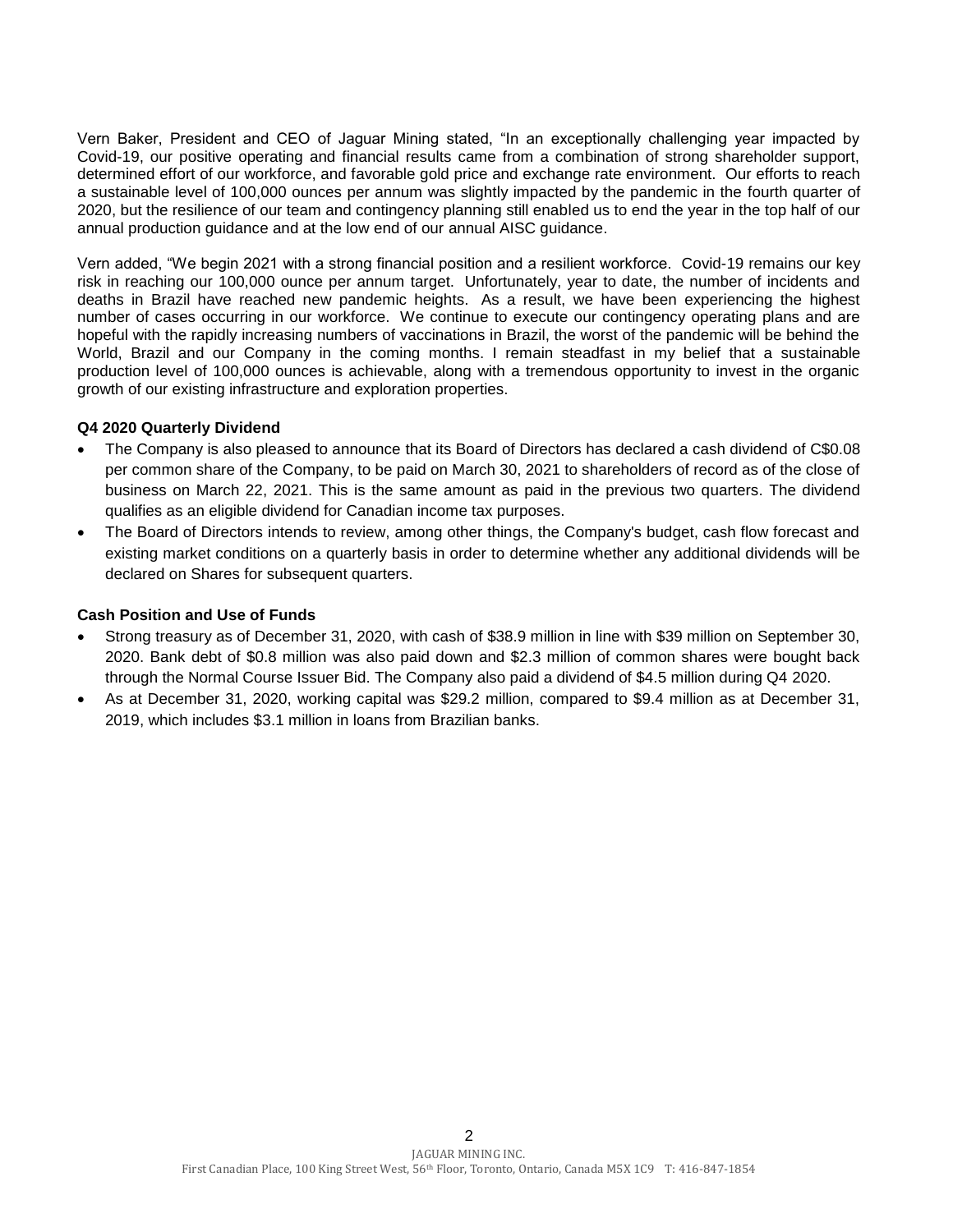#### **Q4 & FY 2020 Financial Results**

| (\$ thousands, except where indicated)               | Three months ended<br>December 31, |        | <b>Twelve months ended</b><br>December 31, |          |
|------------------------------------------------------|------------------------------------|--------|--------------------------------------------|----------|
|                                                      | 2020                               | 2019   | 2020                                       | 2019     |
| <b>Financial Data</b>                                |                                    |        |                                            |          |
| Revenue                                              | \$<br>43,417 \$                    | 28,895 | \$<br>$160,247$ \$                         | 97,234   |
| Operating costs                                      | 16,424                             | 16,433 | 59,448                                     | 59,585   |
| Depreciation                                         | 3,767                              | 3,909  | 15,055                                     | 14,443   |
| Gross profit                                         | 23,226                             | 8,553  | 85,744                                     | 23,206   |
| Net income (loss)                                    | 24,294                             | 2,687  | 72,280                                     | (148)    |
| Per share ("EPS")                                    | 0.34                               | 0.00   | 1.00                                       | (0.00)   |
| EBITDA <sup>1</sup>                                  | 31,618                             | 8,001  | 103,015                                    | 18,763   |
| Adjusted EBITDA <sup>1,2</sup>                       | 20,474                             | 8,781  | 87,849                                     | 24,333   |
| Adjusted EBITDA per share <sup>1</sup>               | 0.28                               | 0.01   | 1.20                                       | 0.03     |
| Cash operating costs (per ounce sold) $1$            | 705                                | 780    | 647                                        | 806      |
| All-in sustaining costs (per ounce sold) $1$         | 1,200                              | 1,239  | 1,044                                      | 1,349    |
| Average realized gold price (per ounce) <sup>1</sup> | 1,863                              | 1,372  | 1,745                                      | 1,316    |
| Cash generated from operating activities             | 20,606                             | 9,664  | 78,665                                     | 24,366   |
| Free cash flow <sup>1</sup>                          | 10,758                             | 1,188  | 49,202                                     | (7, 443) |
| Free cash flow (per ounce sold) $1$                  | 462                                | 56     | 536                                        | (101)    |
| Sustaining capital expenditures <sup>1</sup>         | 9,848                              | 8,476  | 29,463                                     | 31,809   |
| Non-sustaining capital expenditures <sup>1</sup>     | 3,416                              | 1,081  | 6,900                                      | 2,289    |
| Total capital expenditures                           | 13,264                             | 9,557  | 36,363                                     | 34,098   |

<sup>1</sup> Average realized gold price, sustaining and non-sustaining capital expenditures, cash operating costs and all-in sustaining costs, adjusted operating cash flow, free cash flow, EBITDA and adjusted EBITDA, and adjusted EBITDA per share are non-IFRS financial performance measures with no standard definition under IFRS. Refer to the Non-IFRS Financial Performance Measures section of the MD&A.

2 Adjusted EBITDA excludes non-cash items such as impairment and write downs. For more details refer to the Non-IFRS Performance Measures section of the MD&A.

|                                                       | Three months ended<br>December 31, |        | Twelve months ended<br>December 31, |        |
|-------------------------------------------------------|------------------------------------|--------|-------------------------------------|--------|
|                                                       | 2020                               | 2019   | 2020                                | 2019   |
| <b>Operating Data</b>                                 |                                    |        |                                     |        |
| Gold produced (ounces)                                | 22,533                             | 20,029 | 91,118                              | 74,084 |
| Gold sold (ounces)                                    | 23,308                             | 21,060 | 91,853                              | 73,896 |
| Primary development (metres)                          | 1,871                              | 1,453  | 7,085                               | 5,440  |
| Secondary development (metres)                        | 667                                | 825    | 2,641                               | 3,166  |
| Definition, infill, and exploration drilling (metres) | 21,501                             | 12.197 | 68,945                              | 34,899 |

## **Qualified Person**

Scientific and technical information contained in this press release has been reviewed and approved by Jonathan Victor Hill, BSc (Hons) (Economic Geology - UCT), FAUSIMM, Vice President Geology and Exploration, who is also an employee of Jaguar Mining Inc., and is a "qualified person" as defined by National Instrument 43-101 - *Standards of Disclosure for Mineral Projects* ("NI 43-101").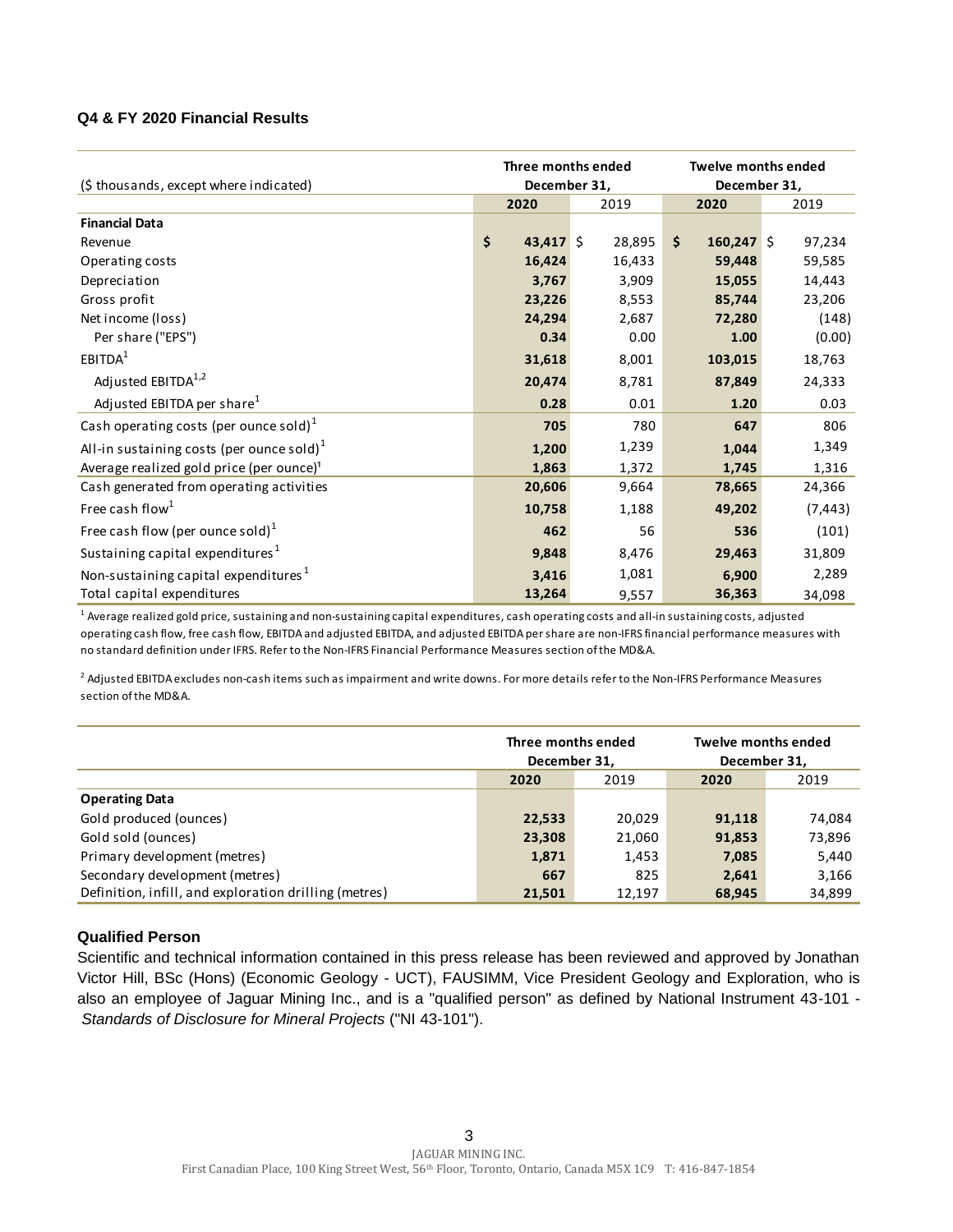#### **The Iron Quadrangle**

The Iron Quadrangle has been an area of mineral exploration dating back to the 16th century. The discovery in 1699–1701 of gold contaminated with iron and platinum-group metals in the southeastern corner of the Iron Quadrangle gave rise to the name of the town Ouro Preto (Black Gold). The Iron Quadrangle contains world-class multi-million-ounce gold deposits such as Morro Velho, Cuiabá, and São Bento. Jaguar holds the second largest gold land position in the Iron Quadrangle with just over 25,000 hectares.

#### **About Jaguar Mining Inc.**

Jaguar Mining Inc. is a Canadian-listed junior gold mining, development, and exploration company operating in Brazil with three gold mining complexes and a large land package with significant upside exploration potential from mineral claims. The Company's principal operating assets are located in the Iron Quadrangle, a prolific greenstone belt in the state of Minas Gerais and include the Turmalina Gold Mine Complex and Caeté Mining Complex (Pilar and Roça Grande Mines, and Caeté Plant). The Company also owns the Paciência Gold Mine Complex, which has been on care and maintenance since 2012. The Roça Grande Mine has been on temporary care and maintenance since April 2019. Additional information is available on the Company's website at www.jaguarmining.com.

#### **For further information please contact:**

| Vernon Baker                   | Hashim Ahmed                   |  |  |
|--------------------------------|--------------------------------|--|--|
| <b>Chief Executive Officer</b> | <b>Chief Financial Officer</b> |  |  |
| Jaguar Mining Inc.             | Jaguar Mining Inc.             |  |  |
| vernon.baker@jaguarmining.com  | hashim.ahmed@jaguarmining.com  |  |  |
| 416-847-1854                   | 416-847-1854                   |  |  |

#### **Forward-Looking Statements**

*Certain statements in this news release constitute "forward-looking information" within the meaning of applicable Canadian securities*  legislation. Forward-looking statements and information are provided for the purpose of providing information about management's expectations and plans relating to the future. All of the forward-looking information made in this news release is qualified by the *cautionary statements below and those made in our other filings with the securities regulators in Canada. Forward-looking information contained in forward-looking statements can be identified by the use of words such as "are expected," "is forecast," "is targeted," "approximately," "plans," "anticipates," "projects," "anticipates," "continue," "estimate," "believe" or variations of such words and phrases or statements that certain actions, events or results "may," "could," "would," "might," or "will" be taken, occur or be achieved. All statements, other than statements of historical fact, may be considered to be or include forward-looking information. This news release contains forward-looking information regarding, among other things, expected sales, production statistics, ore grades, tonnes milled, recovery rates, cash operating costs, definition/delineation drilling, the timing and amount of estimated future production, costs of production, capital expenditures, costs and timing of the development of projects and new deposits, success of exploration, development and mining activities, currency fluctuations, capital requirements, project studies, mine life extensions, restarting suspended or disrupted operations, continuous improvement initiatives, and resolution of pending litigation. The Company has made numerous assumptions with respect to forward-looking information contained herein, including, among other things, assumptions*  about the estimated timeline for the development of its mineral properties; the supply and demand for, and the level and volatility of *the price of, gold; the accuracy of reserve and resource estimates and the assumptions on which the reserve and resource estimates are based; the receipt of necessary permits; market competition; ongoing relations with employees and impacted communities; political and legal developments in any jurisdiction in which the Company operates being consistent with its current expectations including, without limitation, the impact of any potential power rationing, tailings facility regulation, exploration and mine operating licenses and permits being obtained and renewed and/or there being adverse amendments to mining or other laws in Brazil and any changes to general business and economic conditions. Forward-looking information involves a number of known and unknown risks and uncertainties, including among others: the risk of Jaguar not meeting the forecast plans regarding its operations and financial performance; uncertainties with respect to the price of gold, labour disruptions, mechanical failures, increase in costs, environmental compliance and change in environmental legislation and regulation, weather delays and increased costs or production delays due to natural disasters, power disruptions, procurement and delivery of parts and supplies to the operations; uncertainties inherent to capital markets in general (including the sometimes volatile valuation of securities and an uncertain ability to raise new capital) and other*